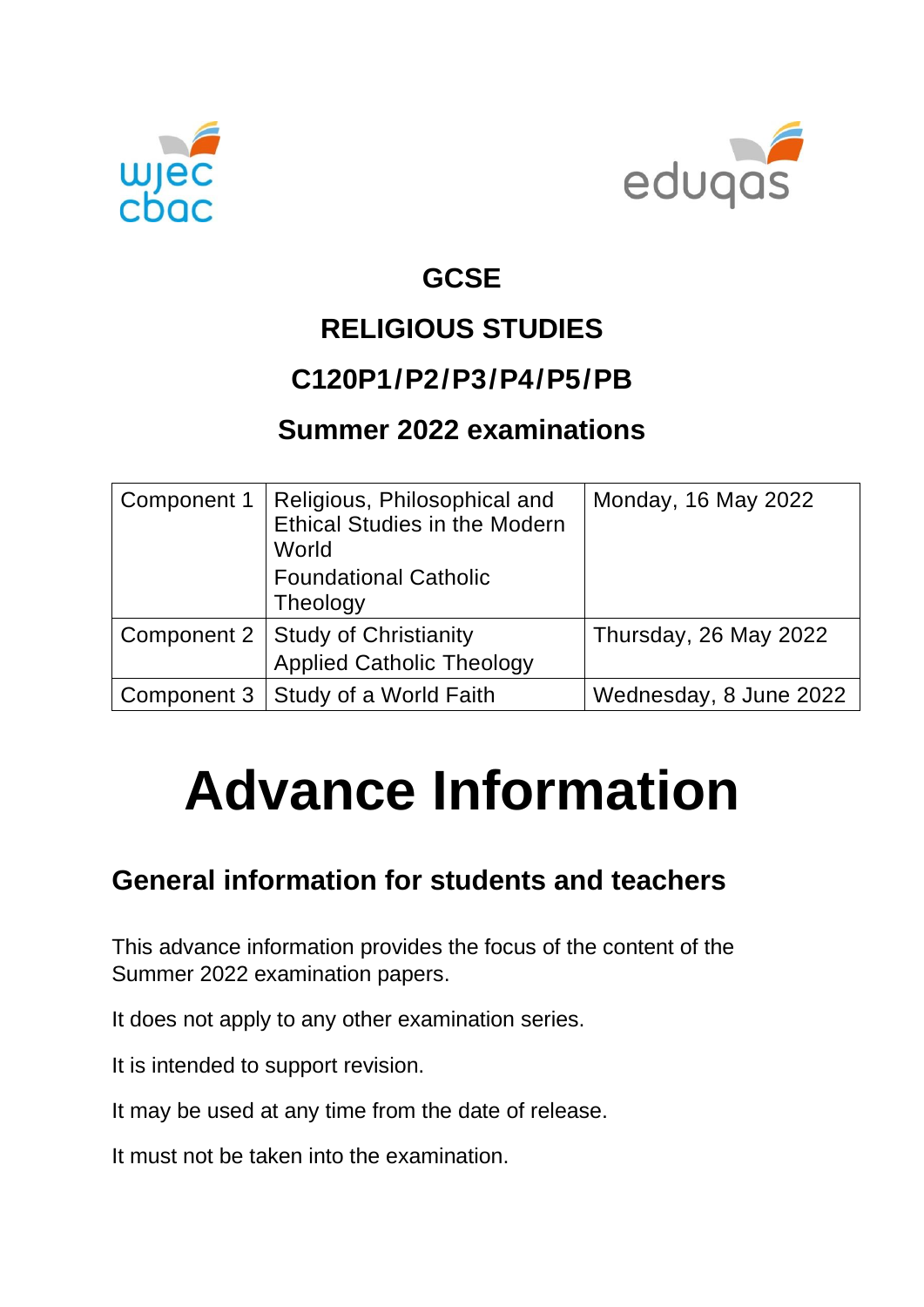## **Subject information for students and teachers**

- A guidance document on advance information has been produced by The Joint Council for Qualifications (JCQ) on behalf of all awarding organisations. It can be found [here.](https://www.jcq.org.uk/wp-content/uploads/2021/10/Advance-Information-for-General-Qualifications-2021-22.pdf)
- This advance information covers Component 1, Component 2 and Component 3.
- The following areas of content are suggested as key areas of focus for revision and final preparation, in relation to the Summer 2022 examinations.
- The aim should still be to cover all specification content in teaching and learning.

The advance information identifies the 'Areas of Study' from the specification, which are the focus of the Assessment Objective 2: Analysis and Evaluation assessments within each examination paper. This advance information applies to higher tariff questions only (i.e. those worth **more** than 8 marks).

Students' responses will, where relevant, need to draw upon other areas of specification content and credit will be given for this, where appropriate.

| <b>Component 1 Route A:</b><br>Religious, Philosophical & Ethical Studies in the Modern World |                                    |
|-----------------------------------------------------------------------------------------------|------------------------------------|
| Theme 1: Issues of Relationships                                                              | <b>Relationships</b>               |
| Theme 2: Issues of Life & Death                                                               | The Origin and Value of Human Life |
| Theme 3: Issues of Good & Evil                                                                | Crime & Punishment                 |
| Theme 4: Issues of Human Rights                                                               | Human Rights & Social Justice      |

| <b>Component 2 Route A:</b><br><b>Study of Christianity</b> |                      |
|-------------------------------------------------------------|----------------------|
| <b>Beliefs and Teachings</b>                                | <b>Jesus Christ</b>  |
| Practices                                                   | The Worldwide Church |

| <b>Component 3 Route A:</b><br><b>Study of a World Faith (Buddhism)</b> |                                                                             |
|-------------------------------------------------------------------------|-----------------------------------------------------------------------------|
| <b>Beliefs and Teachings</b>                                            | The Buddha                                                                  |
| <b>Practices</b>                                                        | <b>Festivals and Retreats: Practices in</b><br><b>Britain and Elsewhere</b> |

| <b>Component 3 Route A:</b><br>Study of a World Faith (Hinduism) |                                               |
|------------------------------------------------------------------|-----------------------------------------------|
| <b>Beliefs and Teachings</b>                                     | Human Life                                    |
| <b>Practices</b>                                                 | Places of Worship in Britain and<br>Elsewhere |